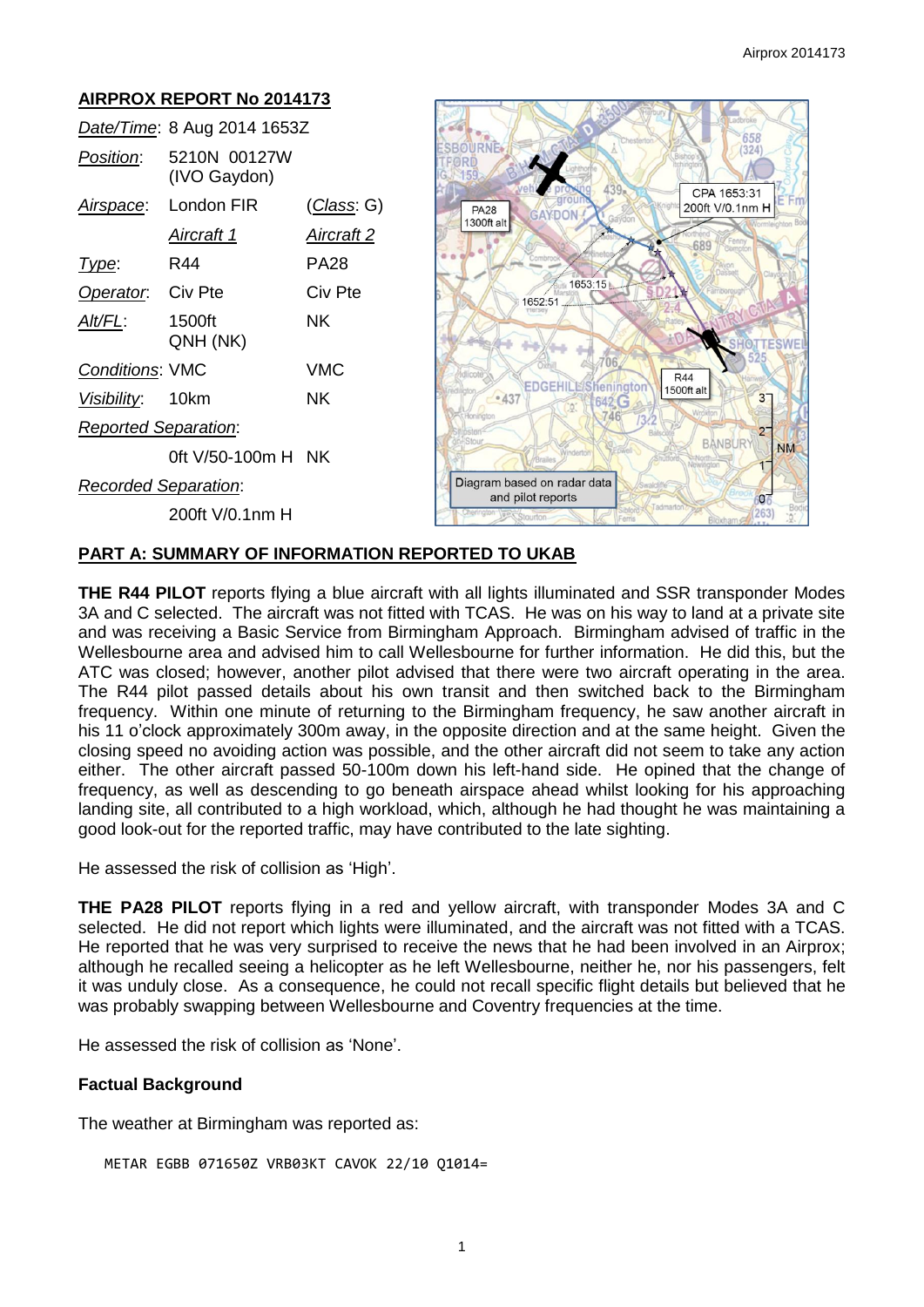# **Analysis and Investigation**

# **CAA ATSI**

The written reports from both pilots were not received within 30 days and it was not therefore possible to obtain RTF recordings from the air traffic units concerned.

At 1649:13 radar recording showed the R44, 12.5nm southeast of Wellesbourne squawking 7000. Shortly afterwards the R44 changed squawk to 0401 (Birmingham Approach). The R44 pilot's written report indicated that whilst in receipt of a Basic Service from Birmingham Approach he was made aware of traffic in the Wellesbourne area and advised to contact Wellesbourne information. There was no response from Wellesbourne and another aircraft on the frequency advised the R44 pilot of about two aircraft in the vicinity.

At 1651:46 the R44 was 8.5nm southeast of Wellesbourne at 1800ft. The PA28 squawking 7000 begins to show on the radar recording 3.5nm east of Wellesbourne tracking southeast at 1200ft – Figure 1.



Figure 1 – Swanwick MRT at 1651:46

The two aircraft were on reciprocal tracks and continued to converge. At 1653:22 the horizontal distance between the two aircraft was 0.4nm and the vertical distance 300ft – Figure 2.



Figure 2 – Swanwick MRT at 1459:06

The R44 pilot recalled changing back to Birmingham Approach frequency and within a minute of doing so he sighted an aircraft in his 11 o'clock at a similar level and an estimated range of 300m. The R44 pilot indicated that there was not sufficient time to take avoiding action. At 1653:26 the horizontal distance between the two aircraft was 0.2nm. The R44 was descending and indicating 1500ft with the PA28 at 1300ft – Figure 3.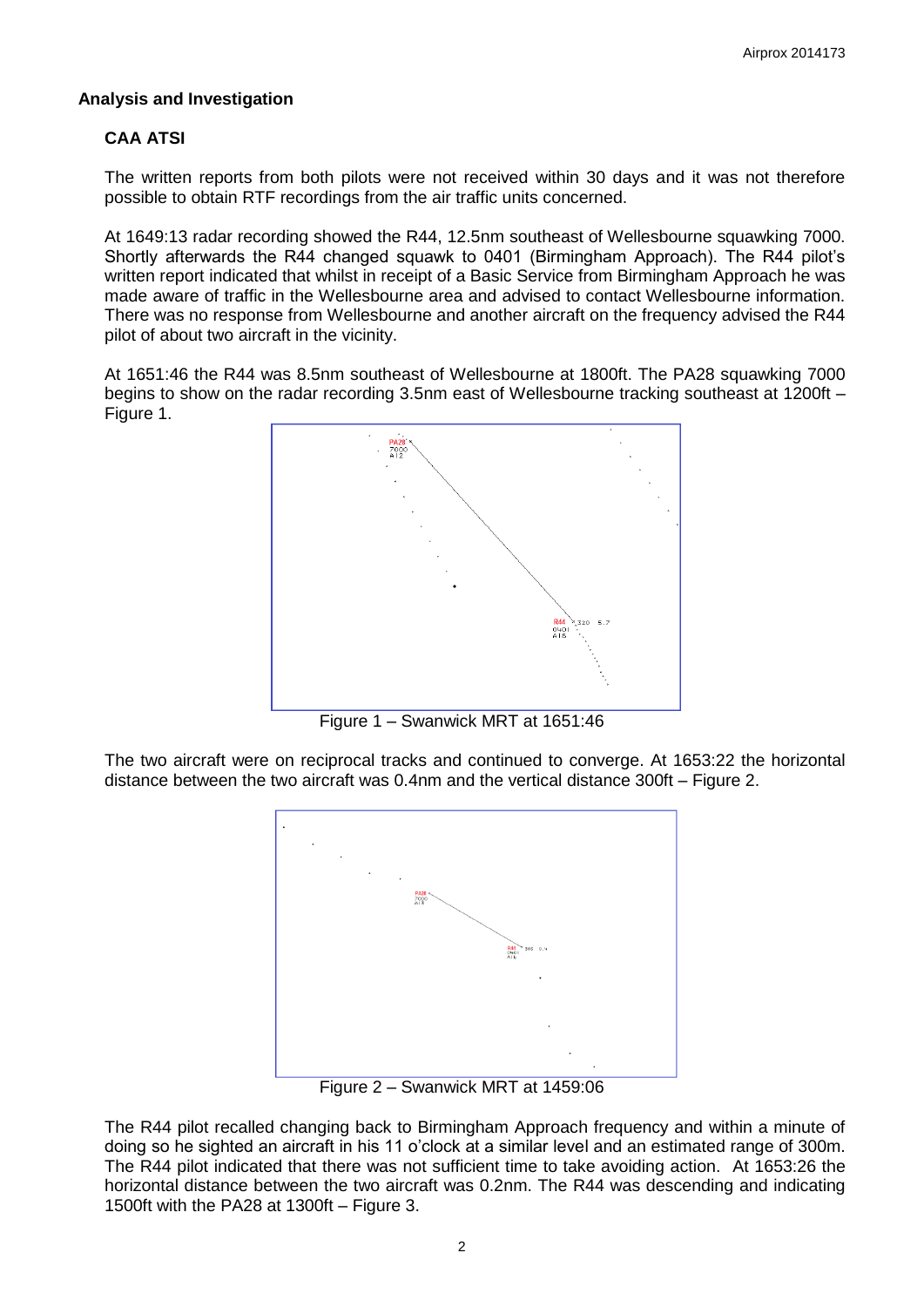

Figure 3 – Swanwick MRT at 1653:26

The next sweep of the radar [1653:30] showed the two aircraft had passed abeam and were diverging – Figure 4. It was estimated that at the CPA the horizontal distance was less than 0.1nm and the vertical distance was 150ft.



Figure 4 – Swanwick MRT at 1653:30

The R44 was in receipt of a Basic Service from Birmingham Approach where:

'Pilots should not expect any form of traffic information from a controller, as there is no such obligation placed on the controller under a Basic Service, and the pilot remains responsible for collision avoidance at all times' **1** .

The Birmingham controller passed general traffic information concerning activity in the vicinity of Wellesbourne Mountford and advised the R44 to contact Wellesbourne Information which resulted in the pilot becoming aware of two aircraft operating in the vicinity. The R44 returned to Birmingham Approach frequency just prior to the Airprox.

## **UKAB Secretariat**

Both pilots shared an equal responsibility for collision avoidance and for not flying into such proximity as to create a danger of collision<sup>2</sup>. If the geometry was considered to be a 'converging' situation, the PA28 pilot was required to give way;<sup>3</sup> if it was considered to be head-on then both pilots were required to alter course to the right.<sup>4</sup>

 $\overline{a}$ 

<sup>1</sup> CAP774, Chapter 2, Paragraph 2.5

<sup>2</sup> Rules of the Air 2007 (as amended), Rule 8 (Avoiding aerial collisions).

<sup>3</sup> ibid., Rule 9 (Converging).

<sup>4</sup> Ibid., Rule 10 (Approaching head-on)